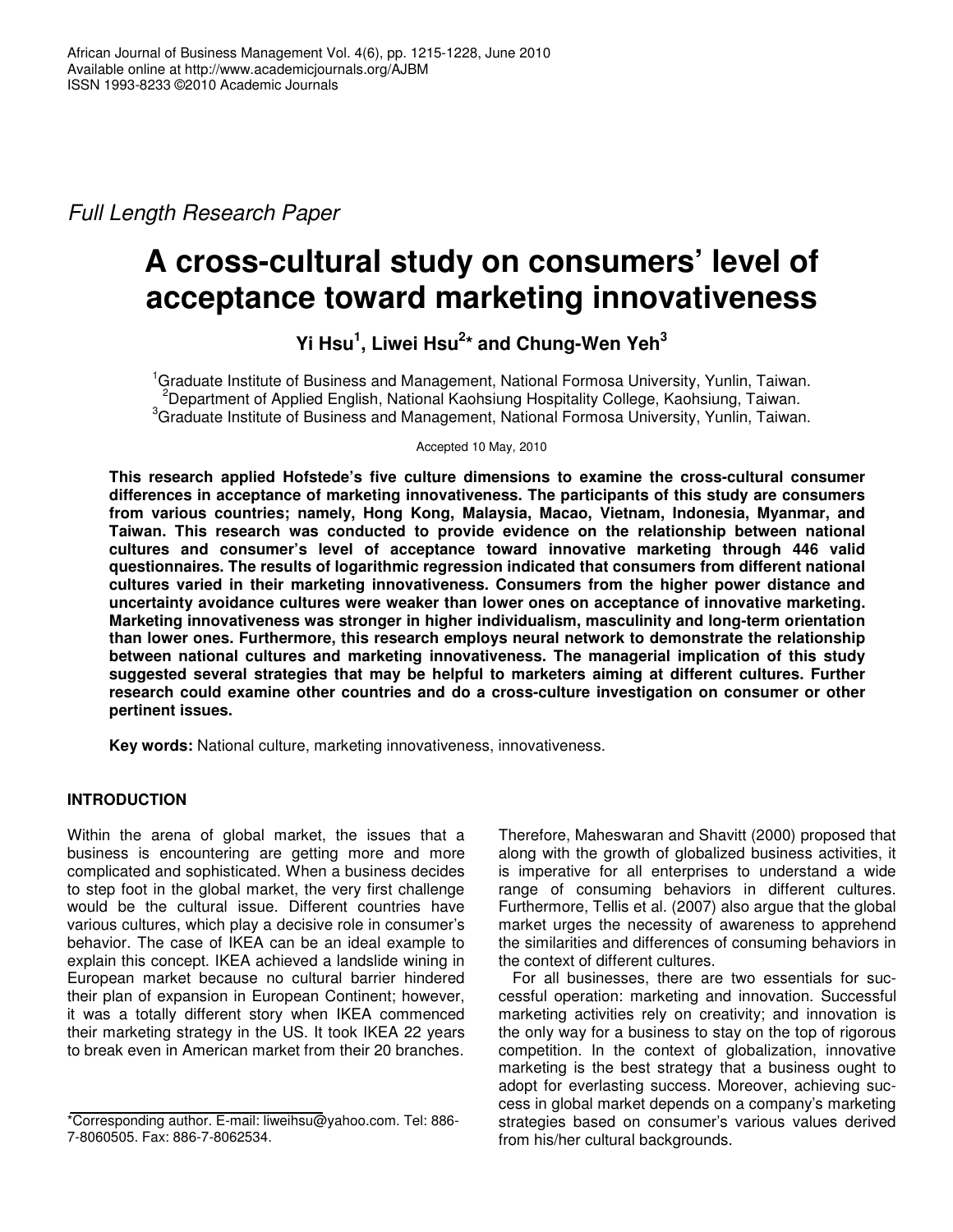Apples Inc. pulls off marketing innovativeness through selling consumers "hope" and suchlike strategies help Apples' iPhone earn impressive market share worldwide.

The study conducted by Kim and Mauborgnes (1997) argue eloquently that successful companies are able to initiate thorough value innovativeness in products, service, and logistics. These three elements are parts of marketing; thus, what a business really needs is the innovation in marketing. The traditional fashion of marketing does not lay too much emphasis on individual difference of consumers; however, the innovative concept of marketing re-evaluates the market from individual consumer's perspective. In the past, the business dedicates impressively large amount of money and efforts on research and development of new products for consumers but most of these new products are not welcomed by consumers. Consequently, the marketing strategies should not be product-oriented; rather, the light shall be shed on the comprehensive process of the marketing. Lu et al. (1999) state that businesses of nowadays should develop marketing g plans on the basis of their understanding and interpretations towards different cultures. It is to the authors' knowledge that not so many pertinent literatures can be found on the influence of marketing process to consumers' level of acceptance toward innovation. Therefore, the present study aims to investigate how consumers' various cultural profiles associate with their level of acceptance to marketing innovativeness.

# **REVIEW OF LITERATURE**

# **Cultural attributes**

Hofstede (1991) depicts cultures in the computer language as mental programming, which refers to the programs that help people think, feel, and behave. These programs are acquired naturally in the process of growing up. With this mental programming, people can function smoothly and amiably in the society. On the other hand, individuals always possess different mental programming and thereby have dissimilar values, perception, and behavior. This statement is consistent with Mueller and Thomas (2001), who believe that culture is the specific beliefs held by certain groups or societies. These beliefs shape the characteristics of a group and further style the behavior of members of a group. It could be the reason that consumers who belong to different cultural groups will have various preferences on particular products and moreover, the consuming structure, perception toward products and decision on purchase of theirs are different because of the cultural issues. Singh (2006) discovers one pivotal principle after reviewing relevant studies, which is that members with similar conceptual or geographical trait have identical consuming behavior. Scholars refine this type of trait as national attribute or national culture and this definition is of great help to

interpret different consuming behaviors of consumers from various countries (Delener and Neelankavil, 1990).

### **Innovativeness**

A clear definition on marketing innovativeness is difficult to locate in pertinent articles of marketing or innovation; therefore, it is necessary to provide the operational definition of this term employed by the present study before in-depth discussion is initiated on the relationship between marketing strategies and level of consumers' level of acceptance toward innovativeness. Goswami and Mathew (2005) propose that most definitions on innovation are based on the concept of novelty and newness in addition to the profits and/or economical value innovativeness is able to bring in. Innovativeness is considered as a process of change. Change can lead to innovation and vice versa; nevertheless, the emphasis of any type of innovativeness should be placed on the novelty and value.

If the definition of marketing is re-shaped by including the concept of innovativeness, the ideology of innovative marketing can be evidently sketched, which covers innovative mindset, products, service, and even pricing, promotion and logistics. OECD (2002) endues the term "marketing innovativeness" a new meaning as a novel marketing strategy that a company adopts to comply with consumers' expectation, to expand its business to a new market or to redefine the market segmentation. This novel marketing strategy includes changes in the wrapping, logistics, promotion and pricing of products.

Singh (2006) points out the fact that more and more businesses depend on the profits founded on the success of new products to survive in the competitive market; thus, while a business is drafting its innovative marketing strategies, marketers always focus on the innovation of products and/or service to exceed consumers' expectation on value. However, expectation on value can also be realized through consumers' being able to receive products or service in a faster and more convenient fashion as well as innovation in pricing, advertisement and promotion. According to the analyses of many scholars' statements on innovative marketing, the present study hereby defines this term as "a business' innovative concept to orchestrate marketing activities, which contain novelty to attract consumers and satisfy their needs on value."

#### **Consumers' level of acceptance toward innovative marketing**

The results of Hirschman's (1980) study indicate two major concepts about consumers' level of acceptance toward innovativeness. The first one is aligned with the theory of Rogers and Shoemaker (1971), which literately refers to individuals who use or adopt new products/idea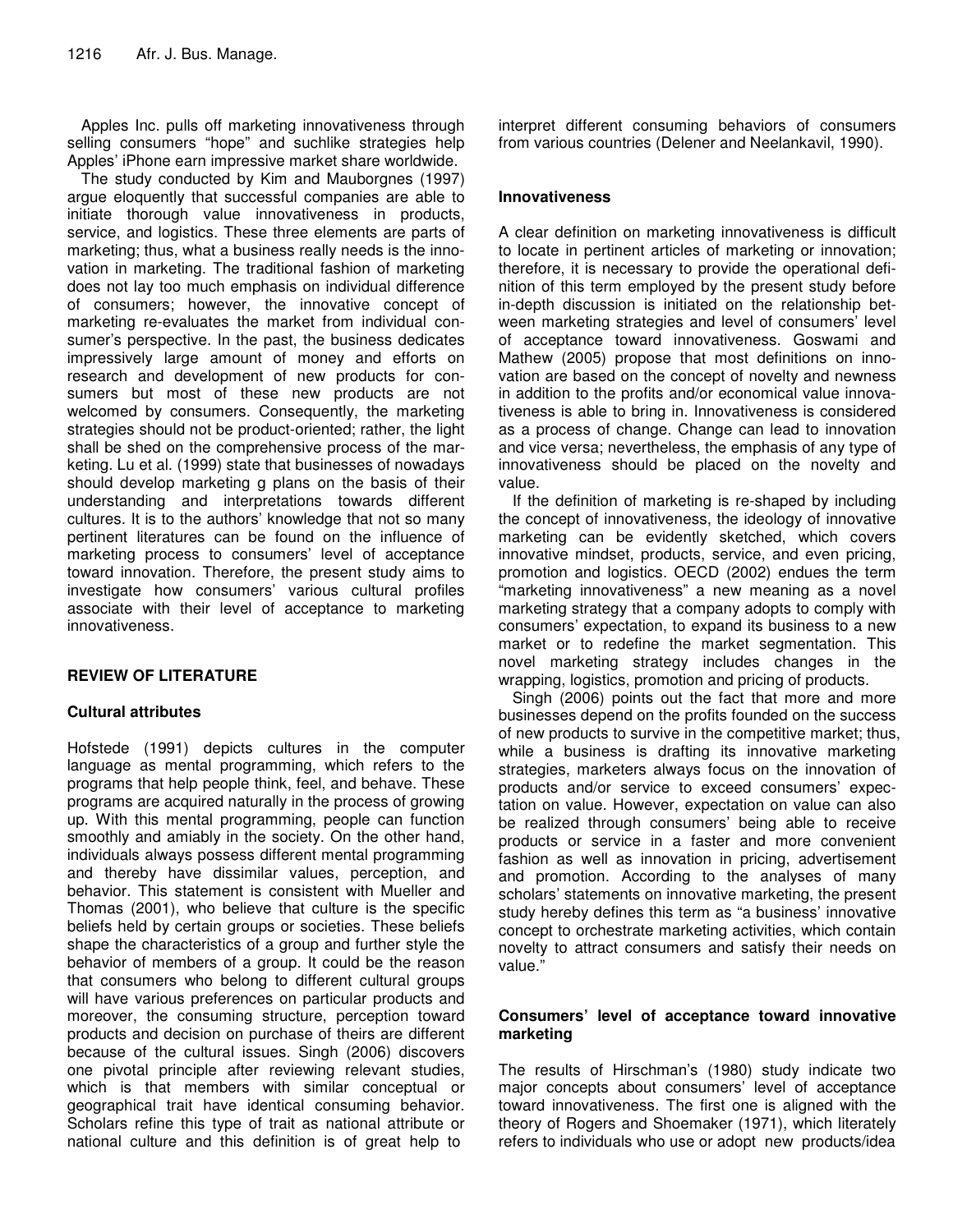earlier than others in the society. Another concept is proposed by Midgley and Dowling (1978) and they believe that level of acceptance toward innovativeness is the way individuals take new viewpoints and make innovative decision without referring to other people's experience. Roehrich (2004) further constructs four inclinations on acceptance of innovativeness; namely, desire for excitement, need for novelty, independent to other people's experience, and necessitate for uniqueness.

Yet, there is no universal definition about consumers' level of acceptance toward innovativeness. Tellis et al. (2007) summarize results of various studies and came up with a general characterization as individual's willingness to change, inclination to purchase new products, and preference for novel and unique experience. With this characterization as the principle, the present study extends the definition as "individual's willingness to change his/her original preference to accept innovative products, service, and marketing strategies initiated by the business."

#### **Relationship between national culture and innovative marketing**

Rigorous competition of market share in one region encourages enterprises to look for opportunities in different countries. In order to ensure the success of its business in foreign markets, it is necessary for them to understand the target market first. Most research on consumer behavior focus on the issues of consumers' preference on innovative products. The main reason rests on the reality that research and development of new products are the main sources of profits for a business; nonetheless, failure of new products brought into American market is estimated as much as 25,000 per year (Hoffman, 2005). Takada and Jain (1991) mention that cultural differences of consumers do affect their level of acceptance toward new products and service. Steenkamp et al. (1999) also argue that culture can significantly influence an individual's personality and then behavior; therefore, while considering consumers' level of acceptance toward innovativeness, it is essential to take culture into account. This statement is concurred with what Tellis et al. (2003) have discovered, who believe that consumer's level of acceptance toward innovativeness does vary in different countries. Hauser (2006) points out that the successful innovation is based on truly understanding consumers' needs and developing products that match their needs.

The prior studies have elucidated the importance of understanding cultural differences and fulfilling consumers' needs through innovation for successful marketing strategies in different countries. However, what discriminates the present study and previous studies is that a business's effort to satisfy consumers' expectation

should go beyond just the products. Sometimes there is no problem to a new product but the marketing strategies do not appeal to consumers, which lead to the failure of promoting this new product. For this reason, the present study proposes a construct of extending the discussion of meeting consumers' needs to the relationship between cultural issues and innovative marketing. Among all the pertinent studies, Hofstede's National Culture Framework is the most appropriate instrument for research on cultural differences (Clark, 2003). Furthermore, many scholars who work on intercultural consumers' level of acceptance (Steenkamp et al., 1999; Van Everdingen and Waarts, 2003; Singh, 2006) also employ Hofstede's theory. Hence, the present study is utilizing this framework to sketch the association between various dimensions of cultural issues and innovative marketing.

# **Power distance**

Power distance refers to members of an organization or group (that is, family) who are given less power or authority but still willing to accept suchlike unfair distribution of power (Hofstede, 1991). Large power distance means individuals who are agreeable to recognize existed hierarchy of power distribution and do not want to challenge it; on the other hand, small power distance indicates members of a group enjoy equal power. Members of large-power-distance groups are found to have lower level of acceptance toward innovativeness (Van Everdingen and Waarts, 2003). Thatcher et al. (2003) provide an explanation by pointing out that members of large-power-distance groups also get a feeling that they seldom receive corresponding feedbacks while they try to adopt new things or ideas and hence are not taking innovativeness very well. In contrast, individuals of this type of groups also have a sense that they lack resource or opportunities to make decisions on innovativeness, which lower their interests of solving problems through innovation. While they do not actively consider the advantages of accepting new things, it is difficult to expect them to take on innovativeness. Most previous studies on power distance and level of acceptance toward innovation reveal a negative relationship between these two variables (Van and Waarts, 2003; Thatcher et al., 2003; Singh, 2006). Based on the results of these studies, we hereby propose the first research hypothesis:

**H1:** The larger power distance of a national culture is, the lower consumer's level of acceptance toward innovative marketing will be.

#### **Uncertainty avoidance**

Uncertainty avoidance means member's level of tolerance toward in a society. They will feel either reluctant or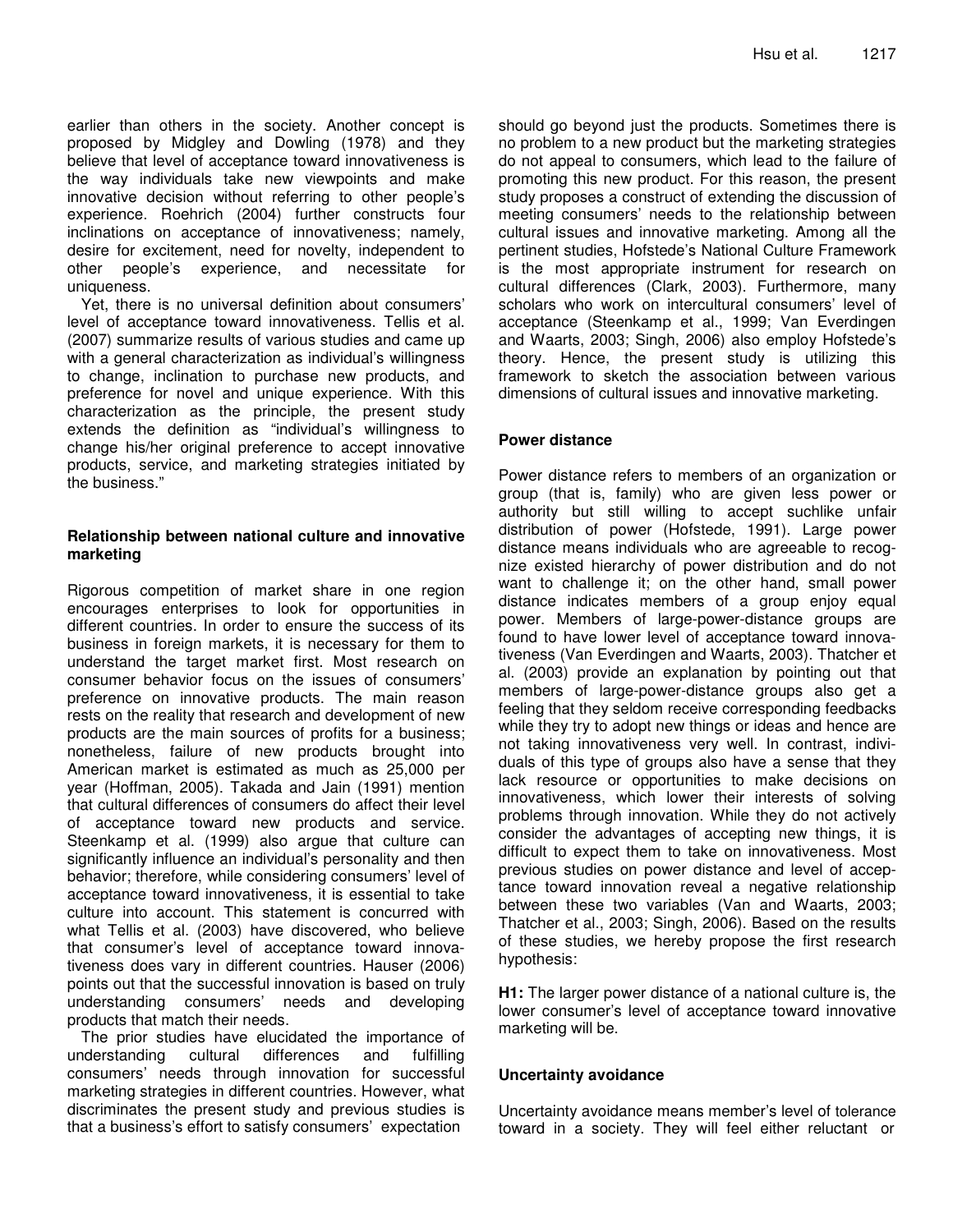tolerant to unstructured situation that usually implies novel, unknown, surprising, and different circumstances. In a society with culture of high uncertainty avoidance, individuals would view different things as precarious ones; conversely, individuals with low uncertainty avoidance are always interested and curious in new things (Hofstede, 1991). On the premise of avoiding risks, individuals comparatively would not like to accept innovativeness and acknowledge novel concepts unenthusiastically; thus, they cannot tolerate change. Past research on the correlation of uncertainty avoidance and level of acceptance toward innovation show a negative relationship as well (Lynn and Gelb, 1996; Steenkamp et al., 1999; Van Everdingen and Waarts, 2003; Singh, 2006). The second research hypothesis of the present study can be stated as:

**H2:** The stronger uncertainty avoidance a national culture is the lower consumers' level of acceptance toward innovative marketing will be.

## **Individualism**

Individualism can be defined as people of a society preferred to being an individual than a member of a group or an organization. The relationship among individuals is loose and people only care about personal advantages and his/her families. Within the society of individualism, people are educated in a way of putting "I" before "we" (Hofstede, 1991) and people enjoy total self-determination to make decisions on pursuing their goals or achievements freely. Therefore, people tend not to follow the norm of the society and they are allowed to act independently. Thatcher et al. (2003) argue that people's level of acceptance toward innovativeness is relatively higher while they are under the circumstance of individualism.

Besides, Midgley and Dowling (1978) emphasize the fact that consumers' level of acceptance toward innovativeness characterizes an individual's tendency to active behavior, which also refers to his/her independence to other people. Pertinent studies on the association of individualism and level of acceptance toward innovation show a positive relationship between these two variables (Steenkamp et al., 1999; Thatcher et al., 2003; Tellis et al., 2003; Singh, 2006). For this reason, we are able to construct the third research hypothesis as:

**H3:** The stronger individualism a national culture is, the lower consumers' level of acceptance toward innovative marketing will be.

#### **Masculinity**

Masculinity connotes the value of a society, emphasizes wealth and achievement as well as enthusiasm to receive

others' recognition. People with masculinity are confident, positive, and willing to take challenge. They are attentive to their performance and development; nevertheless, they easily ignore other people's responses. It is fair to put in an oblique way that individuals with higher masculinity love to own physical items to satisfy their vanity. In other words, they can demonstrate their wealth and success by showing off their acquisition of new products (Steenkamp et al., 1999). Furthermore, with masculinity, people are characterized to make decisions independently, which is crucial for marketers to promote new products to this type of consumers because masculine people are easier to accept new things than their feminine counterparts (Tellis et al., 2003). The positive correlation between masculinity and level of acceptance toward innovativeness has been confirmed by preceding studies (Steenkamp et al., 1999; Tellis et al., 2003; Van Everdingen and Waarts, 2003; Singh, 2006) and accordingly we come up with the fourth hypothesis for this present study:

**H4:** The stronger masculinity a national culture is, the lower consumers' level of acceptance toward innovative marketing will be.

## **Long-term orientation**

Culture with long-term orientation educates individuals be frugal, persistent, and willing to accept consequences of gradual transformation and modify the tradition to match the modernization.

On the contrary, individuals in the culture with shortterm orientation respect the tradition extremely and this attitude would impede consumer's acceptance of new products (Hofstede, 1991). Holbrook and Schindler (1994) also found out if consumers' attitude is more pastoriented, they prefer purchasing products that they are used to than innovative ones. Steenkamp et al. (1999) propose that consumers with short-term orientation have lower level of acceptance toward innovativeness and long-term orientation leads to higher level of acceptance. This result is echoed in the study conducted by Van Everdingen and Waarts (2003). The fifth research hypothesis is thus proposed as:

**H5:** The stronger long-term orientation a national culture is, the lower consumers' level of acceptance toward innovative marketing will be*.*

#### **Innovative marketing**

The present study subcategorizes innovative marketing into five dimensions and five research hypotheses are presented consequently. All these five subcategories are discussed respectively as follows.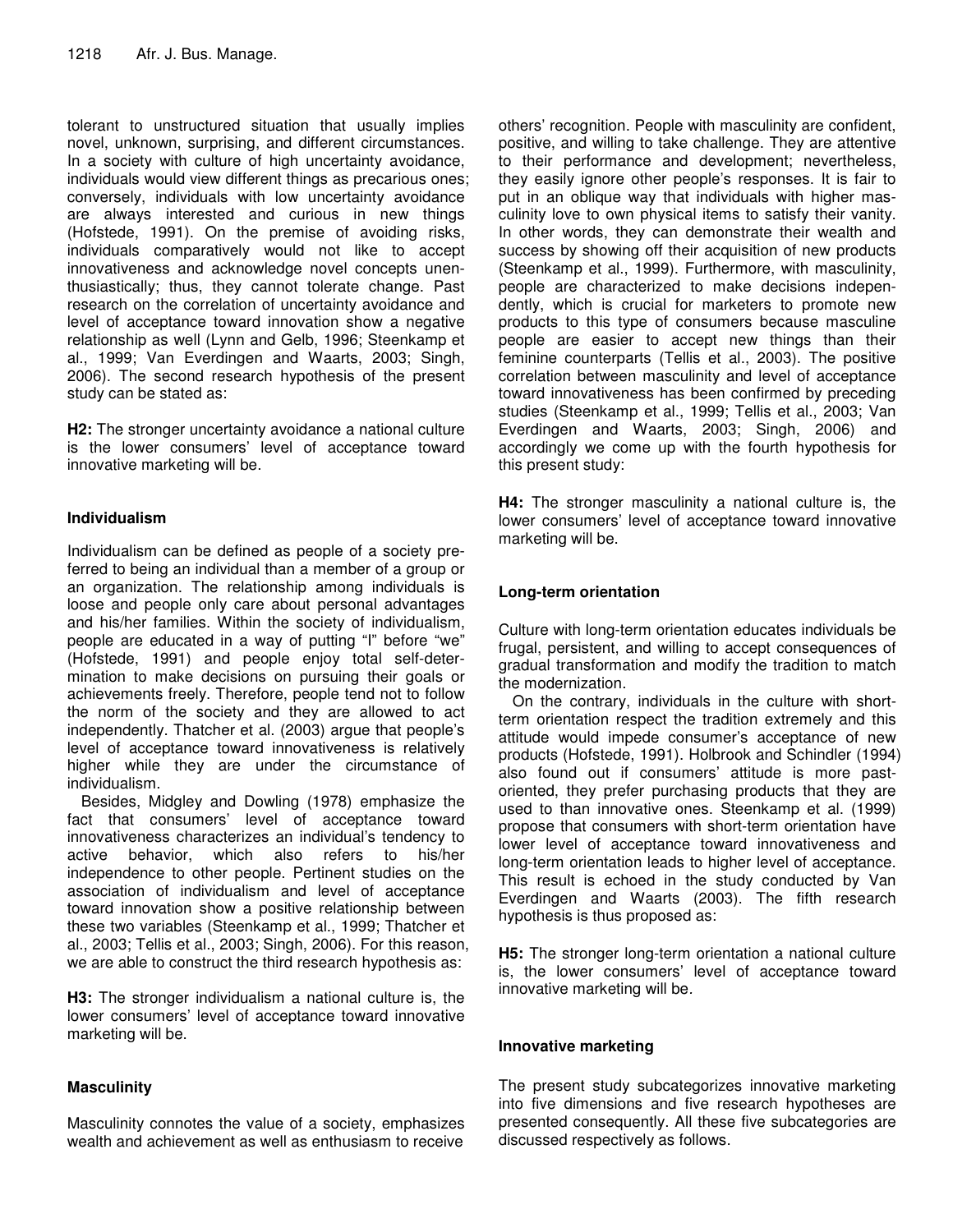#### **Consumers' creativity**

Hirschman (1980) believes that consumer's creativity is associated with his/her adoption of innovativeness and he describes consumer's creativity as his/her ability to solve consumption-related problems. Therefore, consumers with better creativities are more able to think out of box and then come out with alternatives to solve unexpected yet urgent problems of consumption. This type of ability is affected by factors such as individual's educational background, life experience, and personality. These factors would be accounted distinctly in different countries and thus we propose the sixth research hypothesis of the present study:

**H6:** Consumers' creativities in various national cultures are significantly different.

#### **Searching for novelty**

The definition of this term specifically denotes the eagerness to search for novelty (Hirschman, 1980). There are two main concepts in this regard: to search for novelty and unknown information and to change his/her original choice for the newer and special idea or item. The development of searching for the novelty is derived from individual's thirst for diversity and excitement to redirect their attention from tedious and boring ones. Such change is influenced through new information received by individuals and consumers in different countries always receiving different amount of new information via public media, exhibition of real products or other marketing promotion. The seventh hypothesis is proposed accordingly:

**H7:** Consumers' searching for novelty in various national cultures is significantly different.

#### **Doubt**

A consumer's doubt refers to his/her sense of uncertainty toward new marketing strategies, products, and service promoted by the business; thus, he/she would naturally generate resistance toward that item. Hofstede (1991) indicates that individuals tend to avoid uncertain items if they are bearing with high pressure, anxiety and preferring conservatism, which also reflects the fact that their level of doubt is higher. The level of a person's doubt is affected considerably by the economical development and social structure of a country, and we can construct the eighth hypothesis for the present study as:

**H8:** Consumers' doubts in various national cultures are significantly different.

#### **Making innovative decisions actively**

Midgley and Dowling (1978) asserts the connection of a person's innovative decision made independently from other's experience and his/her adoption of innovativeness. That is to say, an individual who likes to make innovative decisions intrinsically always does it actively due to his/her individualism personality. Hofstede (1991) further discovers the interrelationship between individualism personality of a citizen and GNP per capita of his/her country. It is worthy to conduct a further study on the association of an individual's making innovative decisions actively and the national culture he/she immerses, which is the derivation of the ninth research hypothesis:

**H9:** Consumers' making innovative decision actively in various national cultures is significantly different.

#### **Perception to attractiveness of marketing strategies**

Within this subcategory, the focal point is consumers' being attracted to the marketing activities initiated by the business, which include marketing strategies, design of the products, promotions and advertisements. These marketing activities depend extensively on consumer's preference, purchasing habits, and acceptable price range, which are extremely dissimilar in different countries. Another issue that cannot be overlooked is the cultural taboo and it will seriously determine how consumers perceive the marketing strategies. The tenth hypothesis is hereby ascertained:

**H10:** Consumers' perceptions to attractiveness of marketing in various national cultures are significantly different.

#### **METHODOLOGY**

#### **Participants**

The present study was conducted in the period from May 1<sup>st</sup> to June 30<sup>th</sup>, 2008 while a questionnaire was distributed to local consumers (Taiwanese) and international students from different countries. A total number of 450 copies of questionnaires were distributed and 446 valid ones were successfully retrieved for statistical analyses. The sampling techniques employed by the present study was simple random sampling, by means of this technique, 217 Taiwanese consumers and the other 229 ones were international students in Taiwan. Among this group of international students, 57 were from Hong Kong, 69 from Malaysia, 40 from Macao, 25 from Vietnam, 18 from Indonesia, 19 from Myanmar and 1 from Japan. Since only one valid sample was from Japan, we decided to partial it out for its lack of statistical power for generalizability. As a result, the finalized total of participants was 445 instead of 446.

#### **Design of questionnaire**

The design of questionnaire used by the present study was on the basis of Hofstede's study about national culture in 1994 and the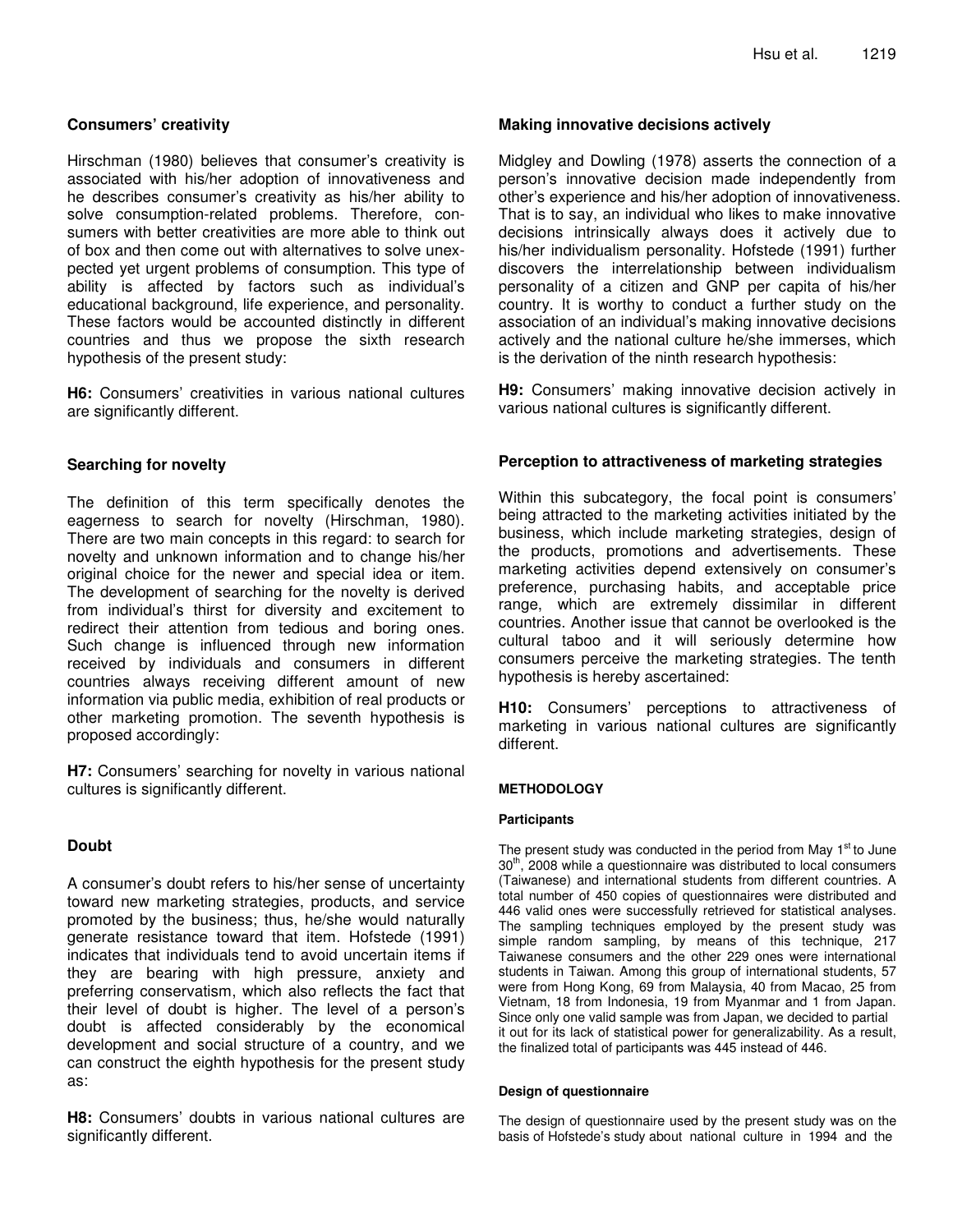scale developed for the research about consumer's adoption of innovativeness, which was conducted by Hurt et al. (1977). For the national culture facet, 18 items were constructed for the questions about national culture and "power distance" (4 questions), "individualism" (4 questions), "avoidance of uncertainty" (4 questions), "masculinity" (4 questions), and "long-term orientation" (2 questions) are the major dimensions contained in this part.

Another facet of this questionnaire consisted of 20 questions, which were extracted out of 53 questions from the scale of Hurt et al. (1997) through factor analysis and Varimax rotation. The original scale has attribute of describing respondent's personality and willingness to change, which matches the purpose of this present study. For this reason, the evaluation of a participant's level of acceptance toward innovative marketing is administered with this section of the questionnaire.

# **RESULTS**

# **Demographic data**

The following table summarizes the demographic information of all valid 445 participants. The demographic data demonstrated the fact that in the present study, we had more female participants than the males (290 to 155). More than half of them were younger than 20 years old (63%) and hence most of them were unmarried (97%) whereas 92% of the total participants were students and 91.2% of them had income less than 20,000 NTD monthly. It also makes sense that not so many of them (12.4%) had more than two-year length of working at this position (Table 1).

# **Logarithmic regression**

Logarithmic regression was used to justify the relationship between national cultures and consumer's level of acceptance toward marketing innovativeness. The detailed information is conveyed and presented in Table 2. According to the results of logarithmic regression, the power distance had negative relationship with individual's level of acceptance toward marketing innovativeness  $\theta$  (estimate =  $-0.01$ ), so was the avoidance of uncertainty (estimate  $= -0.01$ ). The other dimensions, individualism, masculinity and long-term orientation, were all positively correlated to individual's level of acceptance toward innovativeness and the estimated values were 0.04, 0.02, and 0.04 respectively.

# **ANOVA and Duncan multiple comparisons**

The dimensions on consumer's status of adoption on innovation were analyzed on the basis of participants' nationalities through one-way ANOVA to examine whether significant differences did exist in different national cultures. If any difference was significant, Duncan Multiple Comparisons were administered for further investigation.

According to the information shown in Table 3, it is noticeable that the differences were significant in the target seven regions/countries, which supported the sixth research hypothesis. In general, within this dimension, the mean scores of Taiwanese participants were lower than their counterparts of other nationalities. Since the differences were significant, Duncan Multiple Compaisons were utilized and the results showed no significant difference for Questions 39 and 40 (Table 3).

Table 4 demonstrates the situation that consumer's searching for novelty was quite different in the target countries. In terms of Taiwanese consumers' interests for novelty, they were leading their peers from the rest of 6 countries. From a comprehensive standpoint, consumers in Taiwan displayed comparatively less enthusiasm on searching for newness. Duncan Multiple Comparisons advancely showed no difference among question items from 41 to 48.

As what Table 5 has presented, differences of consumer's doubt in the target countries were significant; therefore, the eighth research hypothesis was sustained. In this dimension, Taiwanese consumers' responses toward questions 54 and 55 were the highest among all participants while the responses of other two questions were average (Table 5). No difference has been discovered among questions of this dimension with the application of Duncan Multiple Comparisons.

In terms of consumer's making innovative decisions actively, significant differences were found among particiants of different nationalities. We could hereby propose the acceptance of the ninth research hypothesis. The average scores achieved by Taiwanese consumers were all below the mean score of all participants, which indicated that Taiwanese comparatively were not used to making such decisions actively. Furthermore, the results of Duncan Multiple Comparisons showed no significant differences existed among these question items except item 53, which did assert dissimilarities in Taiwanese and Myanmar consumers (Table 6). The proposed tenth research hypothesis supporting significant differences were shown in the ANOVA Table 7. Generally speaking, Taiwanese consumers had higher average scores on item 56, 60, 61, and 62. While the total scores of each question were taken into account, Taiwanese consumers were ranked the second highest one (just slightly behind the Myanmar) (Table 7). Therefore, compared to consumers of other nations, Taiwanese had stronger perception to attractiveness of marketing strategies. No significant differences were found with Duncan Multiple Comparisons among questions of this dimension. The data rendered in the Table 8 were the scores of dimension of national cultures. The higher the score is, the stronger character a national culture has (Table 8). On the same token, the low score represents the national culture has a weak attribute. Scores of consumer's level of acceptance toward innovativeness were elicited on the basis of the average score consumers of each country obtained, and then it timed the weighted values (that is,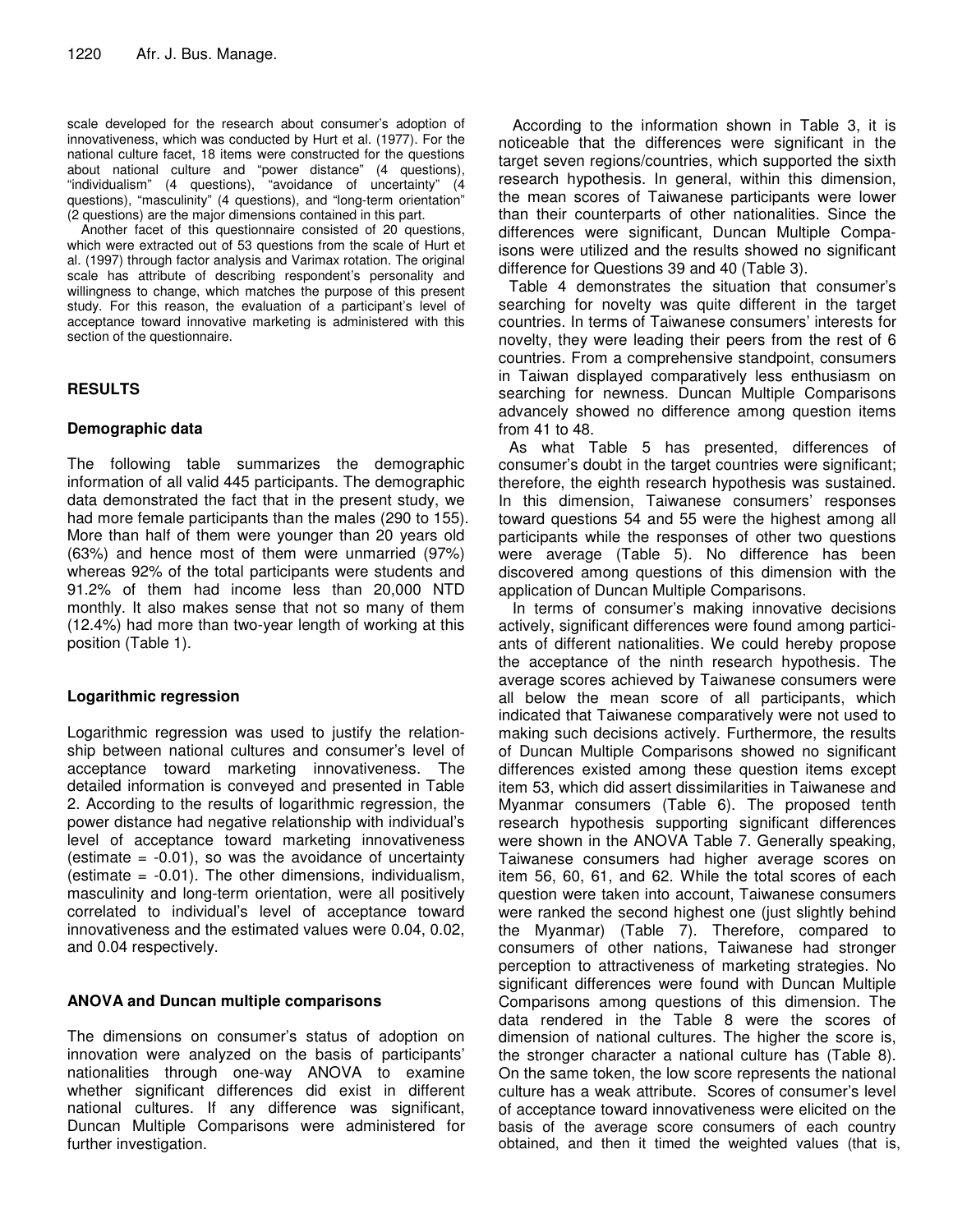| Item                               | Category                       | <b>Number</b> | Percentage              |
|------------------------------------|--------------------------------|---------------|-------------------------|
|                                    | Male                           | 155           | 35                      |
| Gender                             | Female                         | 290           | 65                      |
|                                    |                                |               |                         |
|                                    | Under 20                       | 279           | 63                      |
|                                    | 21~30 years old                | 153           | 34                      |
| Age                                | 31~40 years old                | 8             | $\overline{c}$          |
|                                    | 41~50 years old                | 5             | 1                       |
|                                    |                                |               |                         |
| Marital status                     | Married                        | 13            | 3                       |
|                                    | Unmarried                      | 432           | 97                      |
|                                    | Full-time students             | 408           | 92                      |
|                                    | Governmental                   | 5             | 1                       |
|                                    | Manufacturing                  | 5             | 1                       |
| Occupation                         | <b>Business</b>                | 6             | $\mathbf{1}$            |
|                                    | Service                        | 16            | 4                       |
|                                    | Freelance                      | 4             | 0.8                     |
|                                    | Other                          | 1             | 0.2                     |
|                                    |                                |               |                         |
|                                    | High school                    | 230           | 52                      |
| Educational background             | Junior college                 | 11            | $\overline{c}$          |
|                                    | University                     | 188           | 42                      |
|                                    | Post-graduate                  | 16            | $\overline{\mathbf{4}}$ |
|                                    | Below 20,000 (NTD)             | 404           | 91.2                    |
|                                    | 20,001 - 40,000 (NTD)          | 30            | 6.8                     |
| Monthly income                     | 40,001 - 60,000 (NTD)          | 6             | 1.3                     |
|                                    | 60,001 - 80,000 (NTD)          | 1             | 0.2                     |
|                                    | Above 80,001 (NTD)             | 2             | 0.5                     |
|                                    | Less than 6 months             | 293           | 66.2                    |
|                                    | 6 months $\sim$ 1 year         | 66            | 15                      |
| Length of working at this position | 1 year $\sim$ 1 and half years | 16            | $\overline{4}$          |
|                                    | 1 and half $\sim$ 2 years      | 11            | 2.4                     |
|                                    | Longer than 2 years            | 55            | 12.4                    |
|                                    |                                |               |                         |

**Table 1.** Demographic data on participants.

**Table 2.** Logarithmic regression model of the relationship between national culture and consumer's level of acceptance toward innovative marketing.

| <b>Dimension</b>         | <b>Estimate</b> | <b>Wald statistic</b> | Level of significance |
|--------------------------|-----------------|-----------------------|-----------------------|
| Power distance           | $-0.01$         | 7.90                  | 0.00                  |
| Avoidance of uncertainty | $-0.01$         | 15.88                 | 0.00                  |
| Individualism            | 0.04            | 231.88                | 0.00                  |
| Masculinity              | 0.02            | 43.15                 | 0.00                  |
| Long-term orientation    | 0.04            | 87.14                 | 0.00                  |
|                          | 2.78            | 14                    | 0.00                  |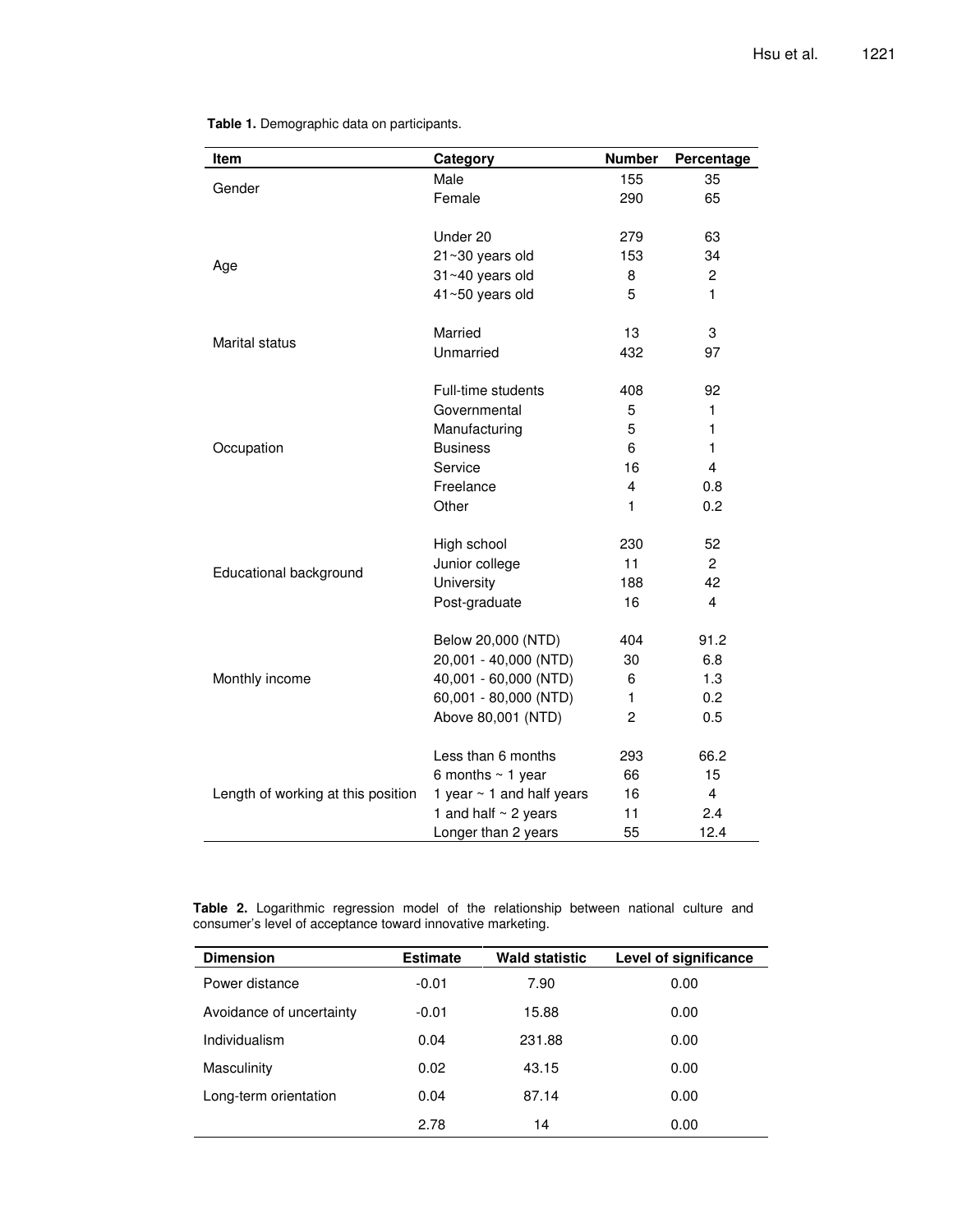**Table 3.** ANOVA table of dimension 1.

| Dimension 1: Consumer's creativity |                  |              |          |         |                |           |        |      |       |      |  |
|------------------------------------|------------------|--------------|----------|---------|----------------|-----------|--------|------|-------|------|--|
|                                    |                  | Total        | E        | D       |                |           |        |      |       |      |  |
| Question                           | <b>Hong Kong</b> | <b>Macao</b> | Malavsia | Vietnam | <b>Mvanmar</b> | Indonesia | Taiwan | mean |       |      |  |
| 39                                 | 4.31             | 4.36         | 4.23     | 4.32    | 4.63           | 4.22      | 3.38   | 4.21 | 42.33 | 0.00 |  |
| 40                                 | 4.00             | 4.03         | 4.01     | 3.72    | 4.37           | 3.89      | 2.92   | 3.85 | 39.71 | 0.00 |  |
| Total                              | 8.31             | 8.39         | 8.24     | 8.04    | 9.00           | 8.11      | 6.30   |      |       |      |  |

**Table 4.** ANOVA table of dimension 2.

|       | Dimension 2: Consumer's searching for novelty |       |                 |         |                |                  |        |      |       |      |  |  |
|-------|-----------------------------------------------|-------|-----------------|---------|----------------|------------------|--------|------|-------|------|--|--|
|       | Mean<br>Question                              |       |                 |         |                |                  |        |      |       |      |  |  |
|       | <b>Hong Kong</b>                              | Macao | <b>Malaysia</b> | Vietnam | <b>Myanmar</b> | <b>Indonesia</b> | Taiwan | mean | F     | P    |  |  |
| 41    | 4.26                                          | 4.28  | 4.14            | 4.20    | 4.32           | 3.94             | 4.27   | 4.20 | 64.25 | 0.00 |  |  |
| 42    | 4.00                                          | 3.98  | 3.83            | 4.04    | 4.05           | 3.89             | 3.87   | 3.95 | 58.89 | 0.00 |  |  |
| 43    | 3.58                                          | 3.75  | 3.48            | 3.52    | 3.79           | 3.61             | 3.78   | 3.64 | 63.81 | 0.00 |  |  |
| 44    | 3.69                                          | 3.94  | 3.51            | 3.60    | 3.58           | 3.67             | 3.11   | 3.59 | 46.59 | 0.00 |  |  |
| 45    | 3.86                                          | 4.08  | 3.72            | 3.80    | 3.79           | 4.00             | 3.99   | 3.89 | 60.74 | 0.00 |  |  |
| 46    | 4.35                                          | 4.33  | 4.19            | 4.56    | 4.42           | 4.39             | 3.83   | 4.30 | 49.99 | 0.00 |  |  |
| 47    | 3.39                                          | 2.95  | 3.33            | 3.04    | 3.26           | 3.38             | 3.21   | 3.22 | 59.34 | 0.00 |  |  |
| 48    | 3.68                                          | 3.75  | 3.59            | 3.80    | 3.84           | 3.72             | 3.70   | 3.73 | 59.46 | 0.00 |  |  |
| Total | 30.81                                         | 31.06 | 29.79           | 30.56   | 31.05          | 30.60            | 29.76  |      |       |      |  |  |

**Table 5.** ANOVA table of dimension 3.

|          | Dimension 3: Consumer's doubt |              |                 |                |         |           |               |      |       |      |  |  |
|----------|-------------------------------|--------------|-----------------|----------------|---------|-----------|---------------|------|-------|------|--|--|
| Question |                               | Total        |                 | P              |         |           |               |      |       |      |  |  |
|          | <b>Hong Kong</b>              | <b>Macao</b> | <b>Malaysia</b> | <b>Vietnam</b> | Myanmar | Indonesia | <b>Taiwan</b> | mean |       |      |  |  |
| 49       | 3.81                          | 3.90         | 3.67            | 3.92           | 3.95    | 3.78      | 3.66          | 3.81 | 56.42 | 0.00 |  |  |
| 50       | 2.39                          | 2.53         | 2.49            | 2.40           | 2.53    | 2.44      | 2.45          | 2.46 | 55.01 | 0.00 |  |  |
| 54       | 2.40                          | 2.78         | 2.48            | 2.56           | 2.47    | 2.61      | 3.21          | 2.64 | 80.46 | 0.00 |  |  |
| 55       | 2.57                          | 2.53         | 2.71            | 2.80           | 2.53    | 2.72      | 2.80          | 2.67 | 61.82 | 0.00 |  |  |
| Total    | 11.17                         | 1.74         | 11.35           | 11.68          | 1.48    | 1.55      | 12.12         |      |       |      |  |  |

consumer's creativity - 37.004%, consumer's searching for the novelty -  $9.251\%$ , consumer's doubt -  $18.502\%$ , consumer's making innovative decision actively - 24.67%, consumer's perception to attractiveness of marketing strategies - 10.573%); afterwards, all these weighted values were summed up for the final scores. For example, Hong Kong consumer's level of acceptance toward innovation was derived as 4.16\*37.004% + 3.85\*9.251% + 2.79\*18.502% + 3.74\*24.67% + 3.44\*10.573% = 3.70 (Table 9). The information in Table 8 indicated the fact that Myanmar consumers had the highest level of acceptance toward innovativeness whereas Taiwanese consumers had lowest score.

#### **The analysis of Neural network**

Neural network has been a popular methodology exploited by researchers and practitioners to predict, classify, and cluster data since its advent (Berry and Linoff, 1997). The present study applied neural network to predict the relationship between the input variables and output variable, which comprises many layers. The input layer is used to handle external data; the output layer is employed to produce information; moreover, the hidden layer features interactions between input and output data. Neural network can be applied for nonlinear questions as well. Accordingly, the present study utilized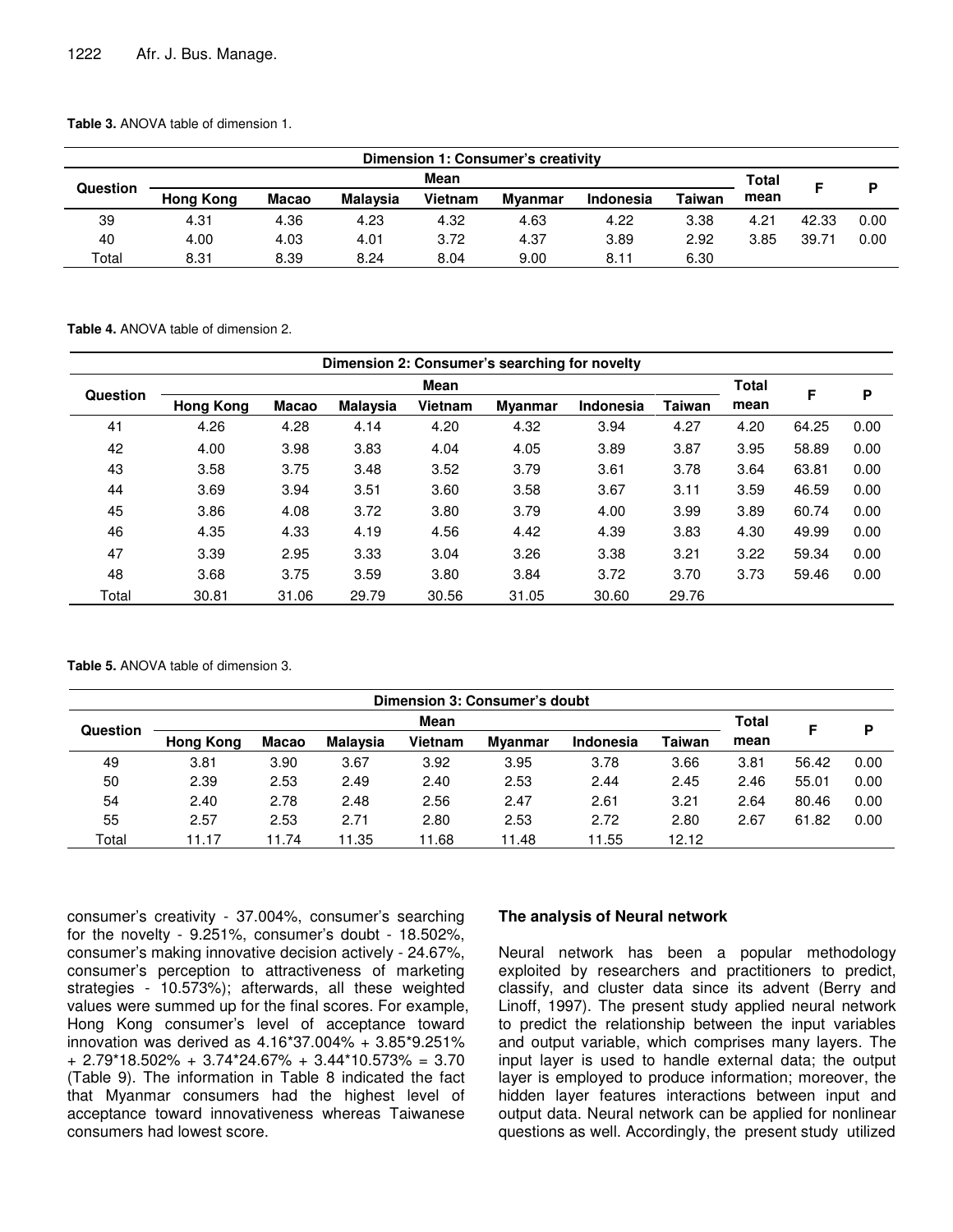| Dimension 4: Consumer's making innovative decisions actively |                  |       |                 |         |                |           |        |                   |       |      |  |  |
|--------------------------------------------------------------|------------------|-------|-----------------|---------|----------------|-----------|--------|-------------------|-------|------|--|--|
|                                                              |                  |       |                 | D       |                |           |        |                   |       |      |  |  |
| Question                                                     | <b>Hong Kong</b> | Macao | <b>Malavsia</b> | Vietnam | <b>Mvanmar</b> | Indonesia | Taiwan | <b>Total mean</b> |       |      |  |  |
| 51                                                           | 3.49             | 3.60  | 3.45            | 3.48    | 3.68           | 3.44      | 2.59   | 3.39              | 37.86 | 0.00 |  |  |
| 52                                                           | 3.86             | 3.90  | 3.91            | 3.84    | 4.16           | 3.61      | 3.33   | 3.80              | 48.48 | 0.00 |  |  |
| 53                                                           | 3.86             | 3.95  | 3.83            | 3.88    | 4.37           | 3.67      | 2.72   | 3.75              | 35.49 | 0.00 |  |  |
| Total                                                        | 11.21            | 11.45 | 1.19            | 11.20   | 12.21          | 10.72     | 8.64   |                   |       |      |  |  |

**Table 6.** ANOVA table of dimension 4.

**Table 7.** ANOVA table of dimension 5.

|          | Dimension 5: Consumer's perception to attractiveness of marketing strategies |              |                 |         |                |           |               |      |       |      |  |  |  |
|----------|------------------------------------------------------------------------------|--------------|-----------------|---------|----------------|-----------|---------------|------|-------|------|--|--|--|
| Question |                                                                              | <b>Total</b> | F               | P       |                |           |               |      |       |      |  |  |  |
|          | <b>Hong Kong</b>                                                             | Macao        | <b>Malaysia</b> | Vietnam | <b>Myanmar</b> | Indonesia | <b>Taiwan</b> | mean |       |      |  |  |  |
| 56       | 3.35                                                                         | 3.40         | 3.39            | 3.28    | 3.47           | 3.22      | 3.51          | 3.37 | 64.82 | 0.00 |  |  |  |
| 57       | 3.32                                                                         | 3.40         | 3.41            | 3.20    | 3.47           | 3.33      | 3.21          | 3.33 | 56.31 | 0.00 |  |  |  |
| 58       | 3.21                                                                         | 3.30         | 3.36            | 3.16    | 3.47           | 3.27      | 3.22          | 3.28 | 57.49 | 0.00 |  |  |  |
| 59       | 3.53                                                                         | 3.55         | 3.74            | 3.56    | 3.79           | 3.67      | 3.62          | 3.64 | 59.33 | 0.00 |  |  |  |
| 60       | 3.74                                                                         | 3.85         | 3.80            | 3.80    | 4.00           | 3.78      | 4.00          | 3.85 | 63.45 | 0.00 |  |  |  |
| 61       | 3.18                                                                         | 3.28         | 3.25            | 3.04    | 3.58           | 3.06      | 3.88          | 3.32 | 80.45 | 0.00 |  |  |  |
| 62       | 3.75                                                                         | 3.78         | 3.83            | 3.68    | 3.89           | 3.67      | 3.89          | 3.78 | 63.03 | 0.00 |  |  |  |
| Total    | 24.08                                                                        | 24.56        | 24.78           | 23.72   | 25.67          | 24.00     | 25.33         |      |       |      |  |  |  |

**Table 8.** Scores of dimension of consumer's national cultures.

| <b>Dimension</b>         | Hong Kong | Macao | Malavsia | Vietnam | Myanmar | <b>Indonesia</b> | Taiwan |
|--------------------------|-----------|-------|----------|---------|---------|------------------|--------|
| Power distance           | 51        | 66    | 51       | 73      | 57      | 60               | 53     |
| Avoidance of uncertainty | 52        | 45    | 56       | 34      | 43      | 64               | 60     |
| Individualism            | 94        | 94    | 91       | 100     | 83      | 98               | 67     |
| Masculinity              | -9        | -4    | 5        | -28     |         | -4               | 37     |
| Long-term orientation    | 43        | 43    | 42       | 43      | 44      | 40               | 55     |

**Table 9.** Scores of dimension of consumer's level of acceptance toward innovativeness.

| <b>Dimension</b>                                    | Hong<br>. Kono | Macao | Malavsia | Vietnam | Mvanmar | Indonesia | Taiwan |
|-----------------------------------------------------|----------------|-------|----------|---------|---------|-----------|--------|
| ∟evel<br>⊟nnovation<br>toward<br>acceptance:<br>nt. | 3.70           | $-$   | 3.69     | 3.66    | .95.ر   | 3.63      | 3.16   |

various types of neural networks to examine the association of national cultures and innovative marketing. The input variables included five items on national cultures and the outputs were variables of innovative marketing (Table 10). Data in Table 10 were the results of neural network analysis. Index 1 represented the General Regression Neural Network (GRNN), in which the first hidden layer had 5 units and the second one 6 units with the value of .166 as the Train Error. The second index was the Radial Basis Function Network

(RBFN) and there was one unit found in the first hidden layer. The Train Error of this index was 2.463. Linear Network was the Index 3, which contained no hidden layer and the Train Error was 0.00 in this case. Index 4 was the Multi-layer Perception Network and the first hidden layer had 12 units with the Train Error of .009. Index 4 and 5 were similar but they did have some differences on the second hidden layer (Index 5 has another 12 units in the second hidden layer) and the Train Error (Index 4 is 0.009 and Index 5 is 0.002,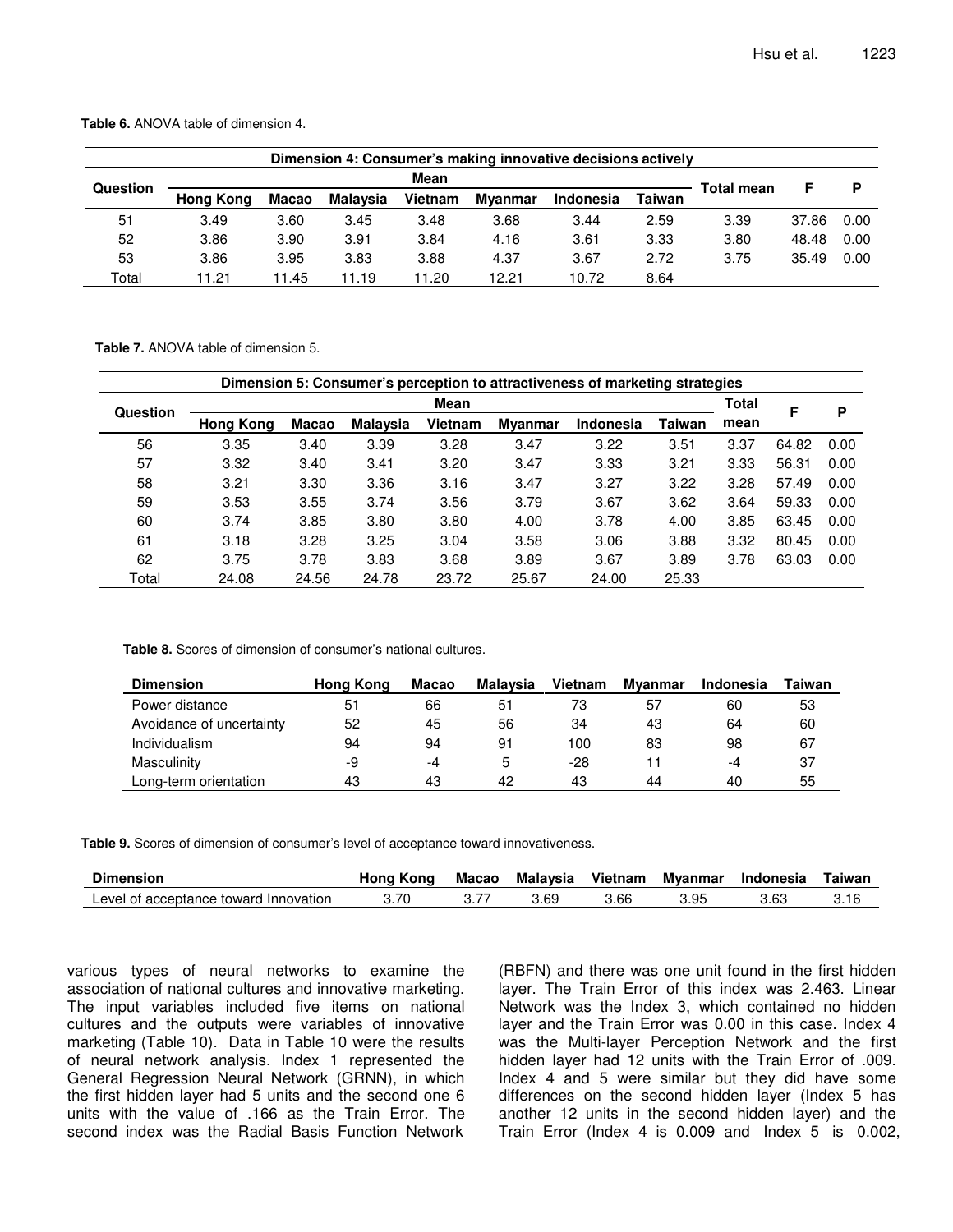| Index | <b>Profile</b>   |      |      |      |       | Train perf. Select perf. Text perf. Train error Select error | <b>Text error</b> | Input | Hidden (1) Hidden (2) |    |
|-------|------------------|------|------|------|-------|--------------------------------------------------------------|-------------------|-------|-----------------------|----|
|       | GRNN 5:5-5-6:5   | 0.02 | 0.00 | 0.00 | 0.166 | 45.20                                                        | 17.94             | 5     | 5                     | 6  |
| 2     | RBF5:5-1-5:5     | 0.27 | 0.00 | 0.00 | 2.463 | 31.86                                                        | 27.82             | 5     |                       | 0  |
| 3     | Linear5:5-5:5    | 0.00 | 0.00 | 0.00 | 0.00  | 19.03                                                        | 0.78              | 5     |                       |    |
| 4     | MLP5:5-12-5:5    | 0.02 | 0.00 | 0.00 | 0.009 | 3.80                                                         | $\cdot$ .24       | 5     | 12                    | 0  |
| 5     | MLP5:5-12-12-5:5 | 0.01 | 0.00 | 0.00 | 0.002 | 2.98                                                         | .38               | 5     | 12                    | 12 |

**Table 10.** Neural network analysis of national cultures and innovative marketing.



**Figure1.** Relationship between consumer's creativity and power distance.

respectively). The lower value a Train Error has, the better model the network is; thus, Index 3 was the best model in the case of the present study. Based on this information, the graphs founded on the linear network of Index 3 demonstrated the relationship between national culture and innovative marketing. The following graphs portrayed the positive relationship among dimensions of national cultures and marketing innovativeness. However, consumer's perception to attractiveness of marketing strategies and power distance had a negative relationship (Figures 1 - 5). Relationships among variables in the dimensions of national cultures and innovative marketing drawn out from neural network analysis were summarized in Table 11, which specified the connection of individual variables of these two dimensions.

#### **CONCLUSIONS AND DISCUSSION**

The present study is designed to consumer's level of

acceptance toward innovative marketing from national cultures perspective. The aspect of national cultures is based on Hofstede's research (1991) and participants are from Hong Kong, Macao, Malaysia, Indonesia, Vietnam, Myanmar, and Taiwan respectively. Results of this study show that power distance and avoidance of uncertainty correlate negatively with level of acceptance toward innovativeness whilst individualism, masculinity, and longterm orientation have positive relationship with consumer's adoption of innovativeness. For consumer's level of acceptance toward innovative marketing, five dimensions are found to be significantly different across these seven regions/countries. Additionally, through Duncan Multiple Comparisons, this study discovers no significant difference existed amid most of the variables. Afterwards, the analysis of neural network is implemented to attain comprehensive association of national cultures and innovative marketing, which is of great assistance to make precise reflection and prediction on behaviors of consumers with various cultural backgrounds.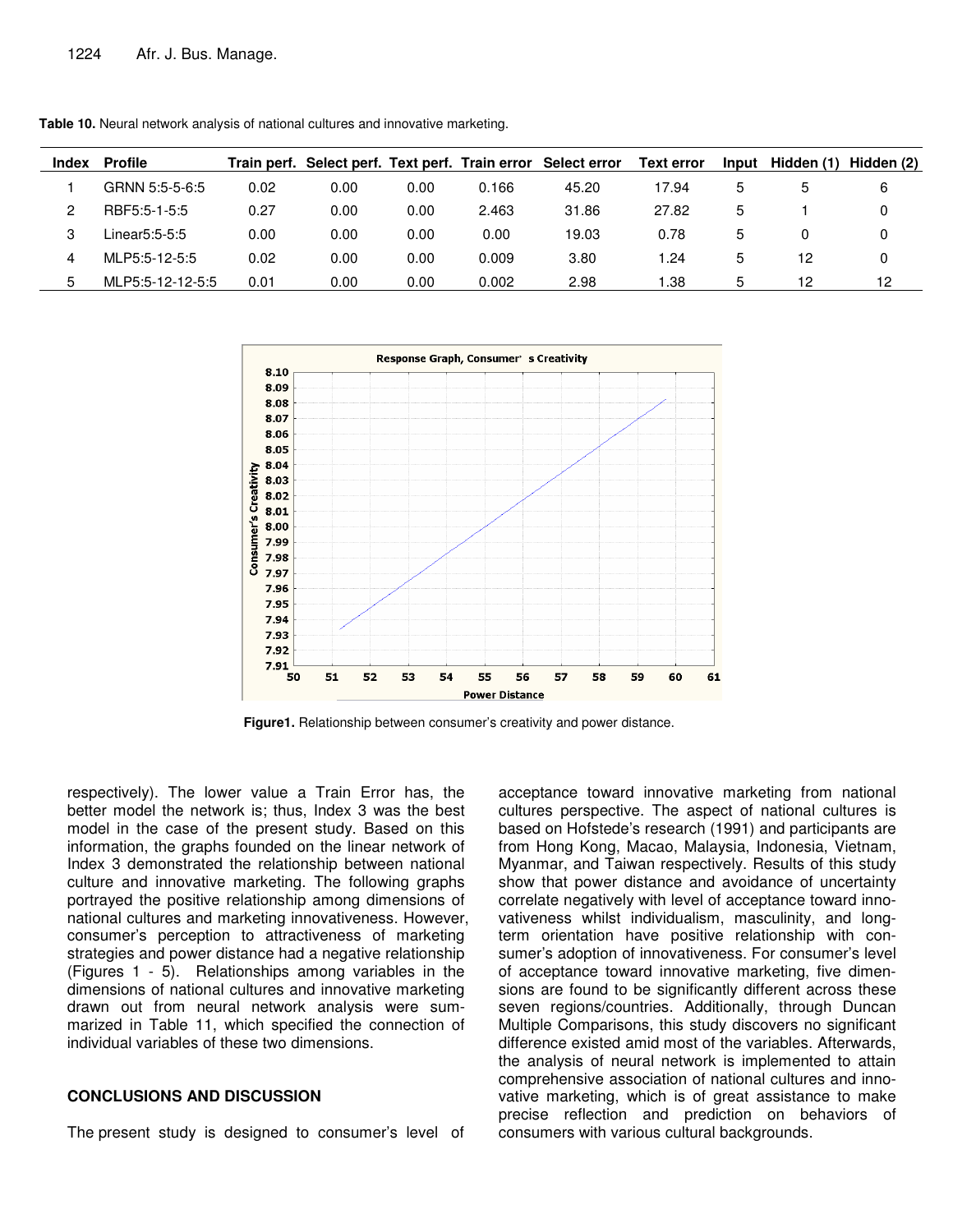

**Figure 2.** Relationship between consumer's searching for novelty and power distance.



**Figure 3.** Relationship between consumer's doubt and power distance.



**Figure 4.** Relationship between consumer's decision to make innovative decisions actively and power distance.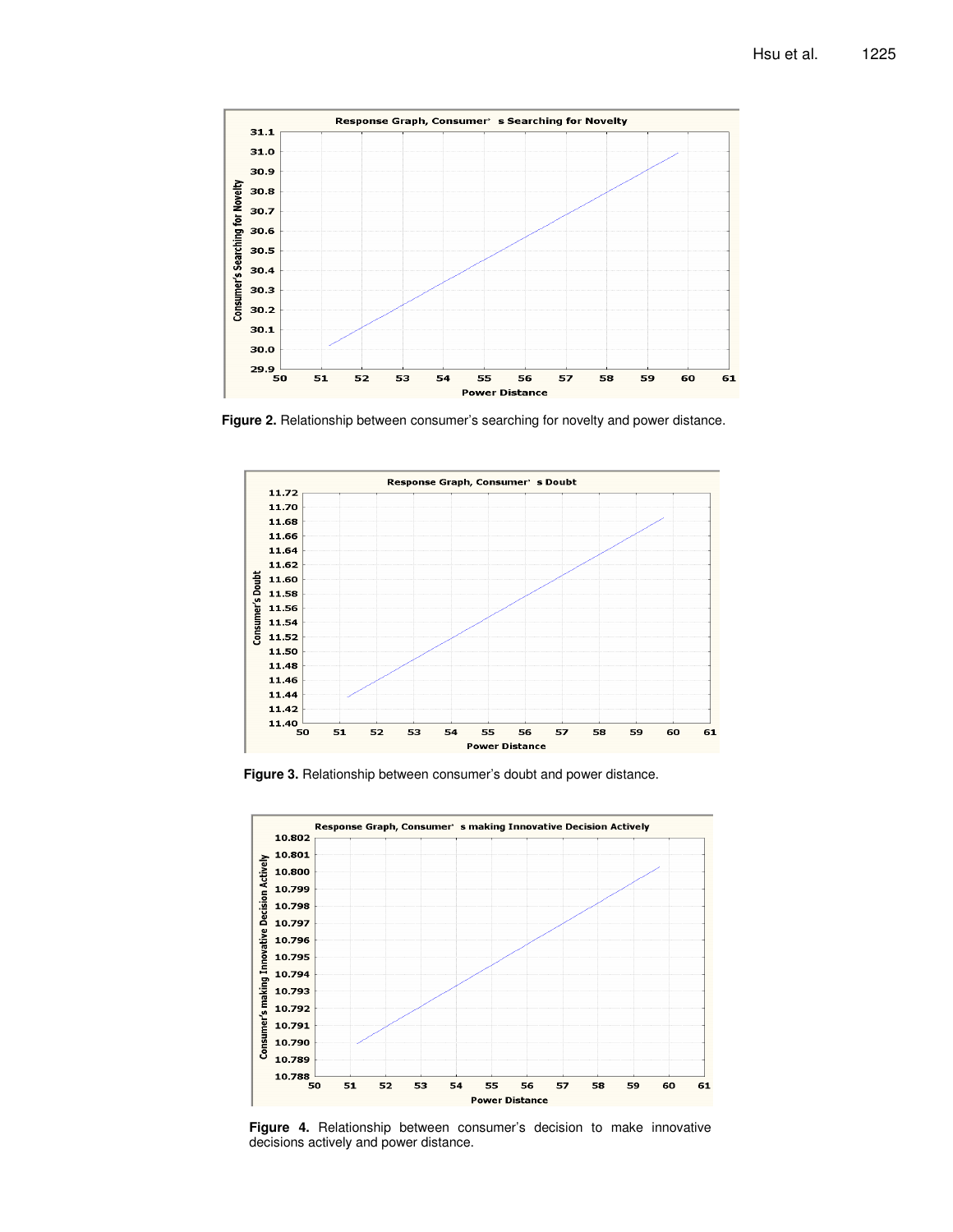

**Figure 5.** Relationship between consumer's perception to attractiveness of marketing strategies and power distance.

**Table 11.** Relationships among variables in the dimensions of national cultures and marketing innovativeness.

|                          | Consumer's<br>creativity | Consumer's<br>searching for<br>novelty | Consumer's<br>doubt | <b>Consumer's making</b><br>innovative decision<br>actively | Consumer's<br>perception to<br>attractiveness of<br>marketing strategies |
|--------------------------|--------------------------|----------------------------------------|---------------------|-------------------------------------------------------------|--------------------------------------------------------------------------|
| Power distance           | Positive                 | Positive                               | Positive            | Positive                                                    | Negative                                                                 |
| Avoidance of uncertainty | Positive                 | Positive                               | Positive            | Positive                                                    | Negative                                                                 |
| Individualism            | Negative                 | Negative                               | Negative            | Negative                                                    | Negative                                                                 |
| Masculinity              | Positive                 | Negative                               | Positive            | Negative                                                    | Positive                                                                 |
| Long-term orientation    | Positive                 | Positive                               | Positive            | Positive                                                    | <b>Negative</b>                                                          |

First of all, in the dimension of consumer's creativity, Taiwanese consumers are asserted to have lowest creativity among all participants, which points out the weakness of Taiwanese consumers when they are facing problems about the products or service. According to Hirschman (1980), consumers with greater creativity would fairly choose new products to solve the existing problem on consumption. Greater creativity does not link to higher level of acceptance to new items; rather, it implies the better ability to assess products. Should a specific new item bring in more benefits than the original one, consumers with greater creativity tend to acknowledge it momentarily.

On the subject of consumer's searching for novelty, all participants, regardless of their nationalities, realize the importance of acquiring new information or knowledge to stay on top of competition. Taking the issue of consumer's searching for new ways to solve problems into consideration, Taiwanese consumers outstand at this point, which means that Taiwanese are able to adopt new ideas to replace the old ones. For the dimension of searching for applicable information about new concept, participants from all countries score above 4 point except the ones from Taiwan. The inferences of this piece of information are twofold: they do not take new concepts or they do not need to exploit their efforts for it. Furthermore, consumers have identically negative responses to being asked to share new information with one another, but they all are willing to try new products or service.

While considering consumer's doubt, the higher score signifies the more thorough concern the consumers have taken on the new product or service. Results of this present study receive universal feedbacks from participants of various countries. Consumers of the target countries do not take the marketing strategies straightforwardly; in other words, they tend to have a dubious attitude toward the quality of the products or service a business is able to offer as well as the feasibility of the marketing strategies as the business is proposed. However, Taiwanese consumers have higher possibility to accept marketing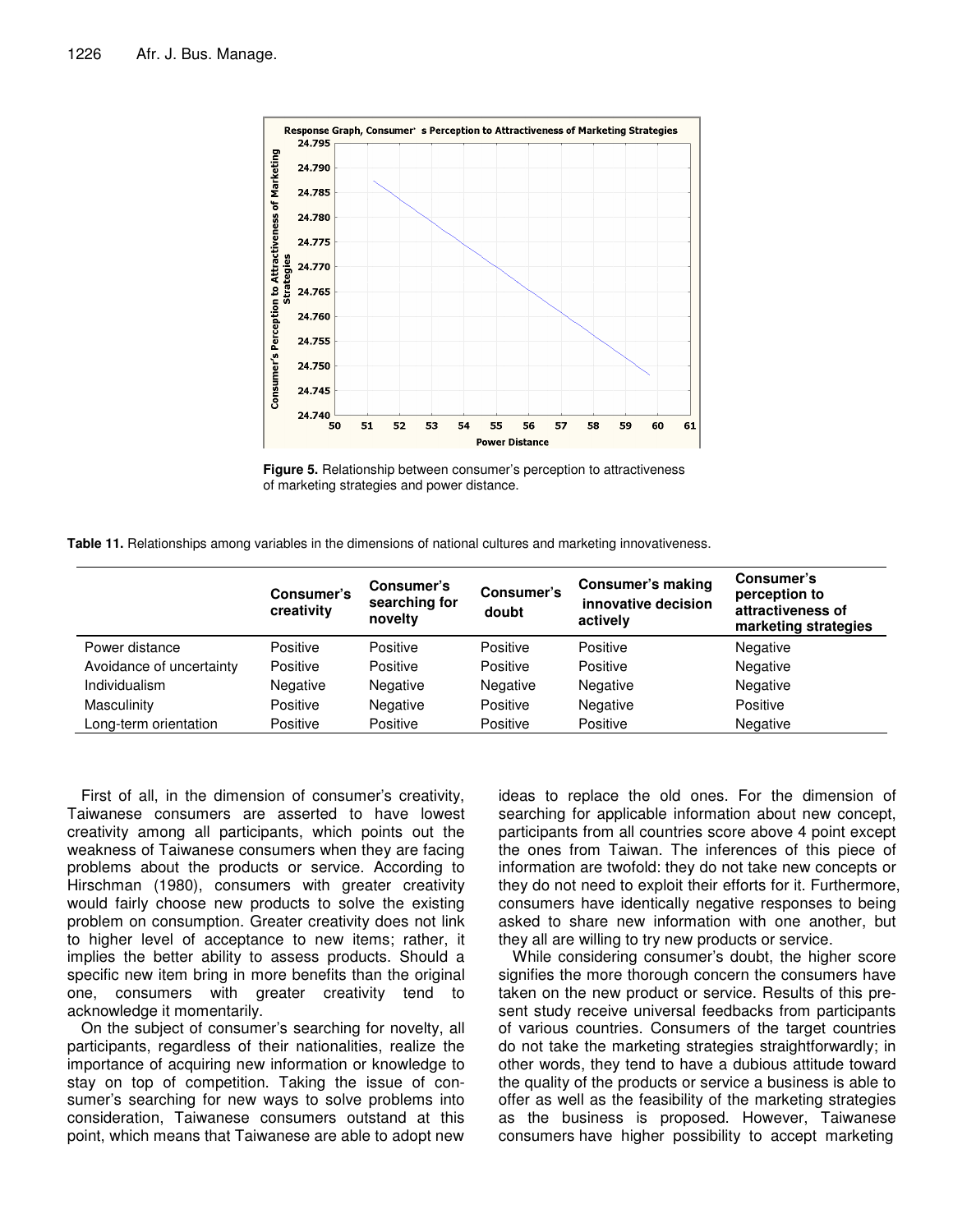strategies than their peers because they have the lower score in this dimension. On the other hand, Taiwanese consumers would wait for the confirmation or testimony from other consumers before making consumption decision. Therefore, they do not prefer to make innovative decision actively. Compared to consumers of other countries, Taiwanese are not the ones who lead the trend of using innovative products or service. They have to assess the value of the product or service before taking action.

For consumer's perception to attractiveness of marketing strategies, participants' answers are similar across countries. The innovative marketing strategies or product designs do appeal to the participants and they also pay attention to creative or groundbreaking commercials, particularly Taiwanese consumers. They also care about the new logistic system that a business should use to avoid the occurrence of backorder. The analysis of this dimension concludes that Taiwanese consumers have higher level of acceptance toward the innovative marketing strategies, including promotion activities, products design, and logistics.

## **SUGGESTIONS FOR BUSINESS**

When enterprises are trying to expand their business to the markets of various cultures, acquiring knowledge on the relationship between national cultures and consumer's level of acceptance toward marketing innovativeness is crucial to acquire shares in the market. Results of previous studies have ascertained that in the cultures of high power distance, consumers have lower level of acceptance toward marketing innovativeness because they are used to follow, not to lead (Hofstede, 1991). In the society of this cultural attribute, business may achieve great success in marketing if the endorsement of a celebrity can be applied.

For a market with high avoidance of uncertainty, consumers usually do not take risks and thus have lower level of acceptance toward innovative marketing. They tend to stick to the products they are already familiar with. Under such circumstances, it may be able to break the ice by giving out free samples of new products to the consumers or to offer them satisfaction guarantee to raise their interests. Besides, providing some add-on value such as warranty and after-sales service to strengthen consumer's confidence in new products may also be realistic as well.

Consumers of individualism do feel comfortable to try new products; however, the societies of fellowship have rigid social structures. Marketing strategies in the fellowship cultures can help consumers acknowledge the benefits of new products or service through "soft" approach of sharing. Such "soft" approach of sharing is also good for consumer of feminism societies. Singh (2006) proposes that feminism consumers are easier

being influenced by other's opinions. Furthermore, they tend to follow the trend than consumers of masculinity do. Creating a fashion for feminism consumers to trace may be an effective marketing strategy. Similar to their individualism counterparts, consumers with short-term orientation focus more on themselves and they prefer not to accept new products. Case in point, accentuating the value of a new product to reflect his/her status may encourage consumer to try it.

Moreover, the present study also proposes some suggestions to marketers of businesses on the account of five dimensions of innovative marketing. When they are dealing with consumers whose creativity is comparatively lower, markets may utilize public media including TV/radio commercials and advertisements in periodicals to make consumers re-assess how new products or service may solve the problems they are facing currently. Consumers may have more interests to accept the innovative marketing strategies implemented by the business. For those of feminism, the present study recommends marketers may give out free samples for trials and consumers will experience the benefits a new product or service has brought to them.

In countries where consumers are not very used to searching for novelty, enterprises might maximize the use of public media to elevate the curiosities of consumers on the new products/services through in-person Q and A or other on-site interview. The exposure of new products or service may further prompt consumer's interests to explore new things. To consumers with greater doubts, marketers may promote their willingness to try new products via add-on values such as after-sale service. Nonetheless, when the target consumers are those who are reluctant to make innovative decisions actively, endorsements of celebrities may be an effective marketing plan to attract potential consumers.

The enterprises are advised to reconsider their capability before entering the markets where consumers' perception to attractiveness of marketing strategies is rather lower. Consumers with lower perception to attracttiveness of marketing strategies usually feel comfortable with the products or services they are having unless some major flaws have been discovered. It will not be an easy job for marketers to change these consumers' mindsets in a short period of time. Furthermore, the cultural taboo is another issue needed to be careful about. To sum up, apprehending a share in these markets will take enterprises an impressive amount of time and efforts to alter target customers' consuming behaviors.

### **SUGGESTIONS FOR FUTURE RESEARCH**

The contribution this paper may have to the academia is its empirical findings on the significant influence of national cultures toward consumer's level of acceptance on marketing innovativeness. However, the present